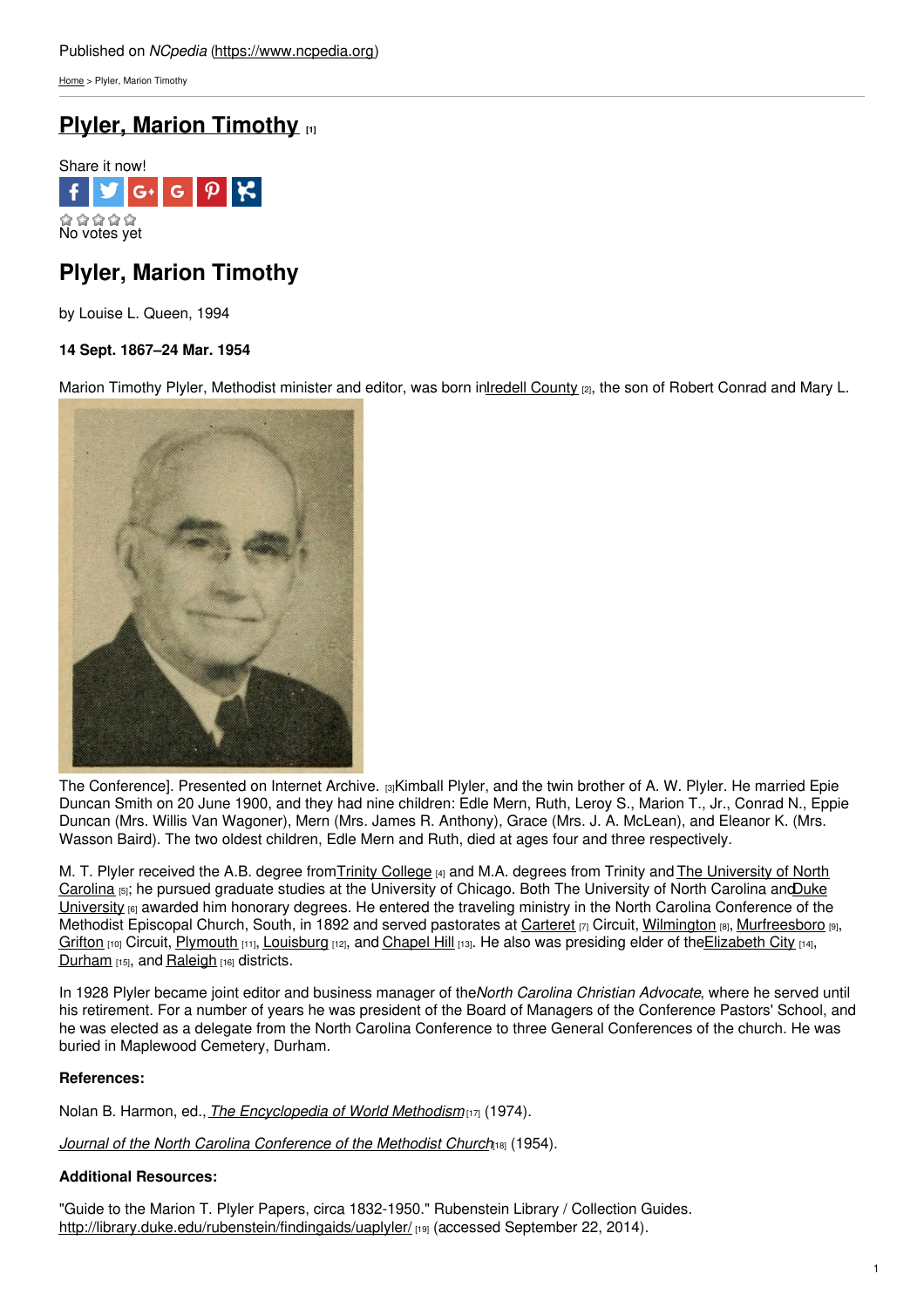Harmon, Nolan B. (Nolan Bailey). *The Encyclopedia of World Methodism*, vol. 2. Nashville: United Methodist Pub. House. 1974. <https://archive.org/details/encyclopediaofwo02harm> [20] (accessed September 22, 2014).

Plyler, Alva Washington, and Marion Timothy Plyler. *Men of the burning heart, Ivey--Dow--Doub*. [North Carolina: s.n.]. 1918. <https://archive.org/details/menofburninghear00plyl> [21] (accessed September 23, 2014).

Plyler, Marion Timothy. *Leroy Lee Smith: a lawyer of the old school.*Raleigh, N.C.: Edwards & Broughton Print Co. 1916. <http://hdl.handle.net/2027/mdp.35112101773101> [22] (accessed September 22, 2014).

Plyler, Marion Timothy. *Thomas Neal Ivey, golden-hearted gentleman.* Nashville, Tenn: Cokesbury Press. 1925. <http://hdl.handle.net/2027/wu.89067335026> [23] (accessed September 22, 2014).

Plyler, Marion Timothy. *Through eight decades, as minister, editor, author.*Durham, N.C.: The Seeman Printery. 1951. <https://archive.org/details/througheightdeca00plyl> [24] (accessed September 23, 2014).

#### **Image Credits:**

Methodist Church (U.S.). North Carolina Conference. *Journal of the North Carolina Annual Conference of the Methodist Church 1954.* [North Carolina: The Conference?]. 1954. <https://archive.org/details/journalofnorthca1954meth> [18] (accessed September 23, 2014).

**Subjects:** [Biographies](https://www.ncpedia.org/category/subjects/biography-term) [25] [Religious](https://www.ncpedia.org/category/subjects/clergy) Leaders and Clergy [26] Writers, [journalists,](https://www.ncpedia.org/category/subjects/writer) and editors [27] **Authors:** [Queen,](https://www.ncpedia.org/category/authors/queen-louise-l) Louise L. [28] **Origin - location:** [Carteret](https://www.ncpedia.org/category/origin-location/coastal-15) County [29] [Beaufort](https://www.ncpedia.org/category/origin-location/coastal-43) [30] [Morehead](https://www.ncpedia.org/category/origin-location/coastal-60) City [31] [Hertford](https://www.ncpedia.org/category/origin-location/coastal-32) County [32] [Murfreesboro](https://www.ncpedia.org/category/origin-location/coastal-57) [33] New [Hanover](https://www.ncpedia.org/category/origin-location/coastal--7) County [34] [Wilmington](https://www.ncpedia.org/category/origin-location/coastal-39) [35] [Pasquotank](https://www.ncpedia.org/category/origin-location/coastal-36) County [36] [Elizabeth](https://www.ncpedia.org/category/origin-location/coastal-47) City [37] **[Washington](https://www.ncpedia.org/category/origin-location/coastal-27) County [38]** [Plymouth](https://www.ncpedia.org/category/origin-location/plymouth) [39] [Durham](https://www.ncpedia.org/category/origin-location/piedmont/d) County [40] [Durham](https://www.ncpedia.org/category/origin-location/piedmont-8) [41] Duke [University](https://www.ncpedia.org/category/origin-location/piedmon-34) [42] [Franklin](https://www.ncpedia.org/category/origin-location/piedmont/f) County [43] [Louisburg](https://www.ncpedia.org/category/origin-location/piedmon-53) [44] [Orange](https://www.ncpedia.org/category/origin-location/piedmont/o) County [45] [Chapel](https://www.ncpedia.org/category/origin-location/piedmont-5) Hill [46] [University](https://www.ncpedia.org/category/origin-location/piedmon-33) of North Carolina at Chapel Hill[47] **Wake [County](https://www.ncpedia.org/category/origin-location/piedmont/w) [48]** [Raleigh](https://www.ncpedia.org/category/origin-location/piedmont-0) [49] **From:** Dictionary of North Carolina [Biography,](https://www.ncpedia.org/category/entry-source/dictionary-no) University of North Carolina Press.[50]

1 January 1994 | Queen, Louise L.

**Source URL:** https://www.ncpedia.org/biography/plyler-marion-timothy

#### **Links**

- [11] https://ncpedia.org/gazetteer/search/Plymouth/0
- [12] https://ncpedia.org/gazetteer/search/Louisburg/0

<sup>[1]</sup> https://www.ncpedia.org/biography/plyler-marion-timothy

<sup>[2]</sup> https://www.ncpedia.org/geography/iredell

<sup>[3]</sup> https://archive.org/stream/journalofnorthca1954meth#page/90/mode/2up

<sup>[4]</sup> https://www.ncpedia.org/trinity-college

<sup>[5]</sup> https://www.ncpedia.org/university-north-carolina-chapel-hi

<sup>[6]</sup> https://www.ncpedia.org/duke-university

<sup>[7]</sup> https://www.ncpedia.org/geography/carteret

<sup>[8]</sup> https://www.ncpedia.org/geography/wilmington

<sup>[9]</sup> https://ncpedia.org/gazetteer/search/Murfreesboro/0

<sup>[10]</sup> https://ncpedia.org/gazetteer/search/Grifton/0

<sup>[13]</sup> https://ncpedia.org/gazetteer/search/Chapel%20Hill/0

<sup>[14]</sup> https://ncpedia.org/gazetteer/search/Elizabeth%20City/0